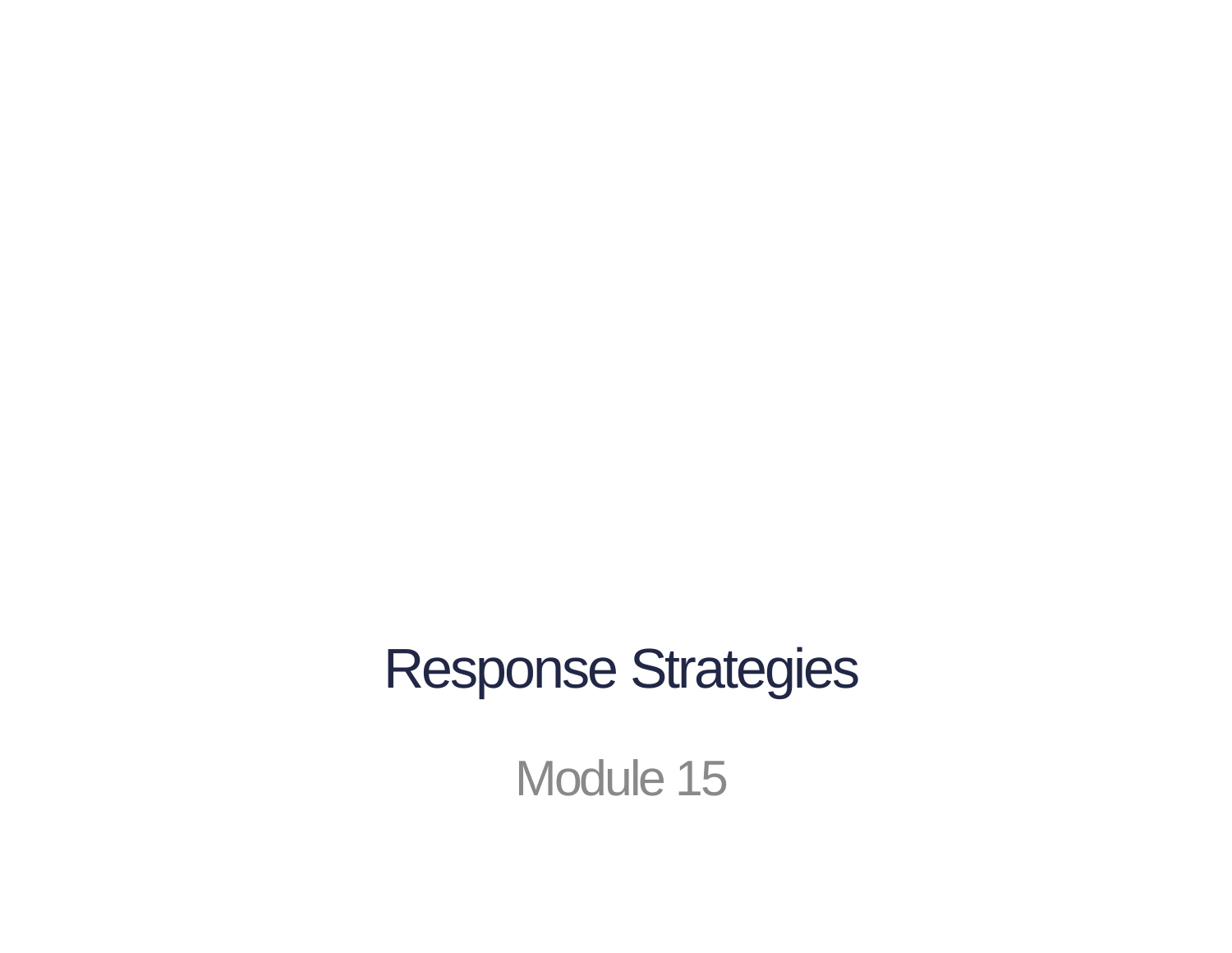### **Introduction**

- Protections will fail
- We know this and are looking for signs
- What are we going to do when mechanisms fail or controls are defeated?
	- In other words, what are we going to do when we experience an incident?
- We respond
	- But, how?
- That is the topic of this module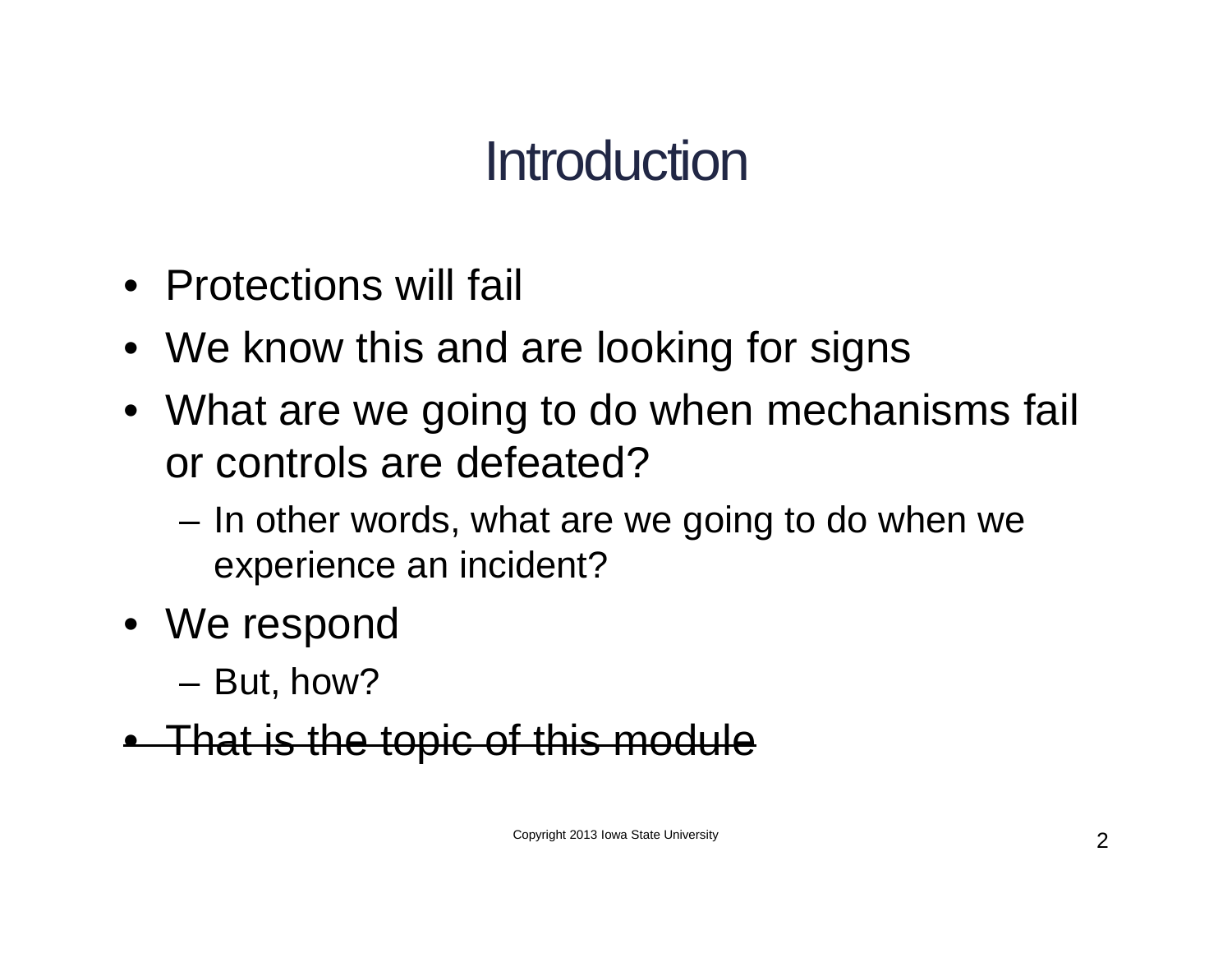# Response Strategy

- Incidents can occur at anytime
- Incidents can be minor (e.g. account lockout)
- Incidents can be major (e.g. compromise of sensitive database)
- Having a strategy will facilitate:
	- Managing impact and risk
	- Managing expectations
	- Managing costs

Copyright 2013 Iowa State University 3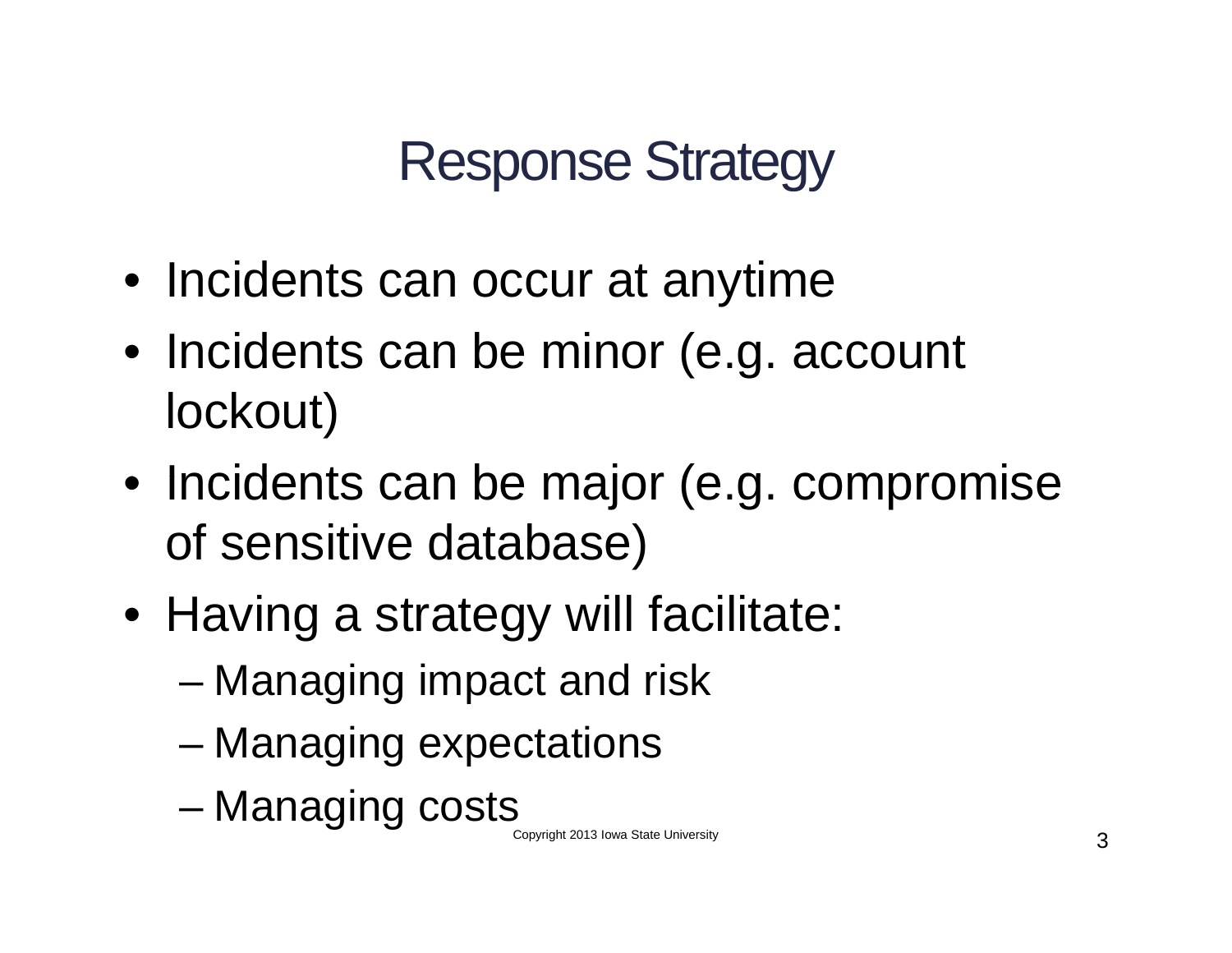# Response Strategy

- An overall strategy should be developed to set priorities and lines of communication
- Different incident types may require different focused strategies
- Not all incidents can be anticipated, but you should anticipate developing a response plan quickly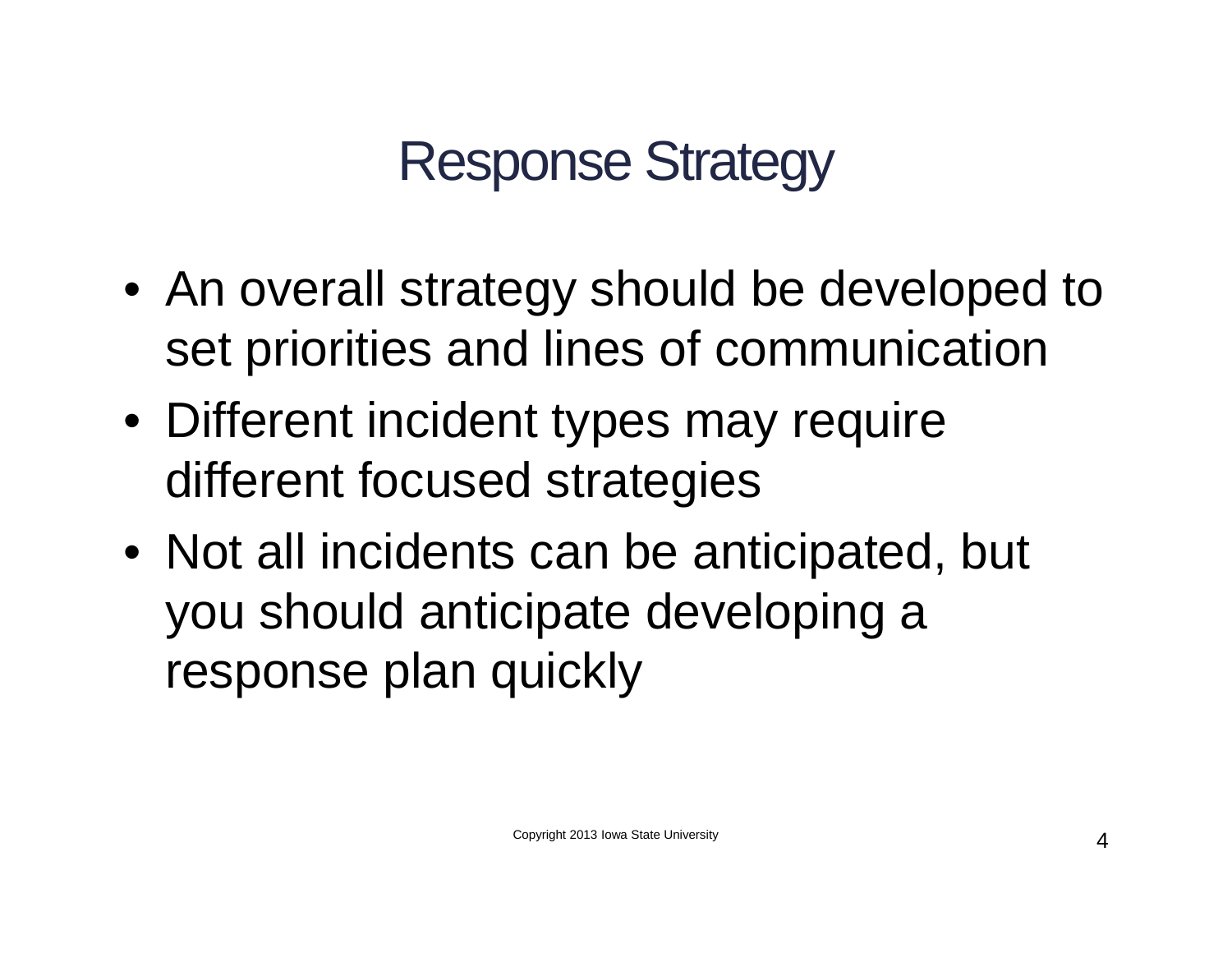Conceptual Strategies

- Resilience
- Block/Deny
- Evaluate, Contain, Eradicate, Recover
- Offensive Response (aka Hack Back)
	- Orlando Doctrine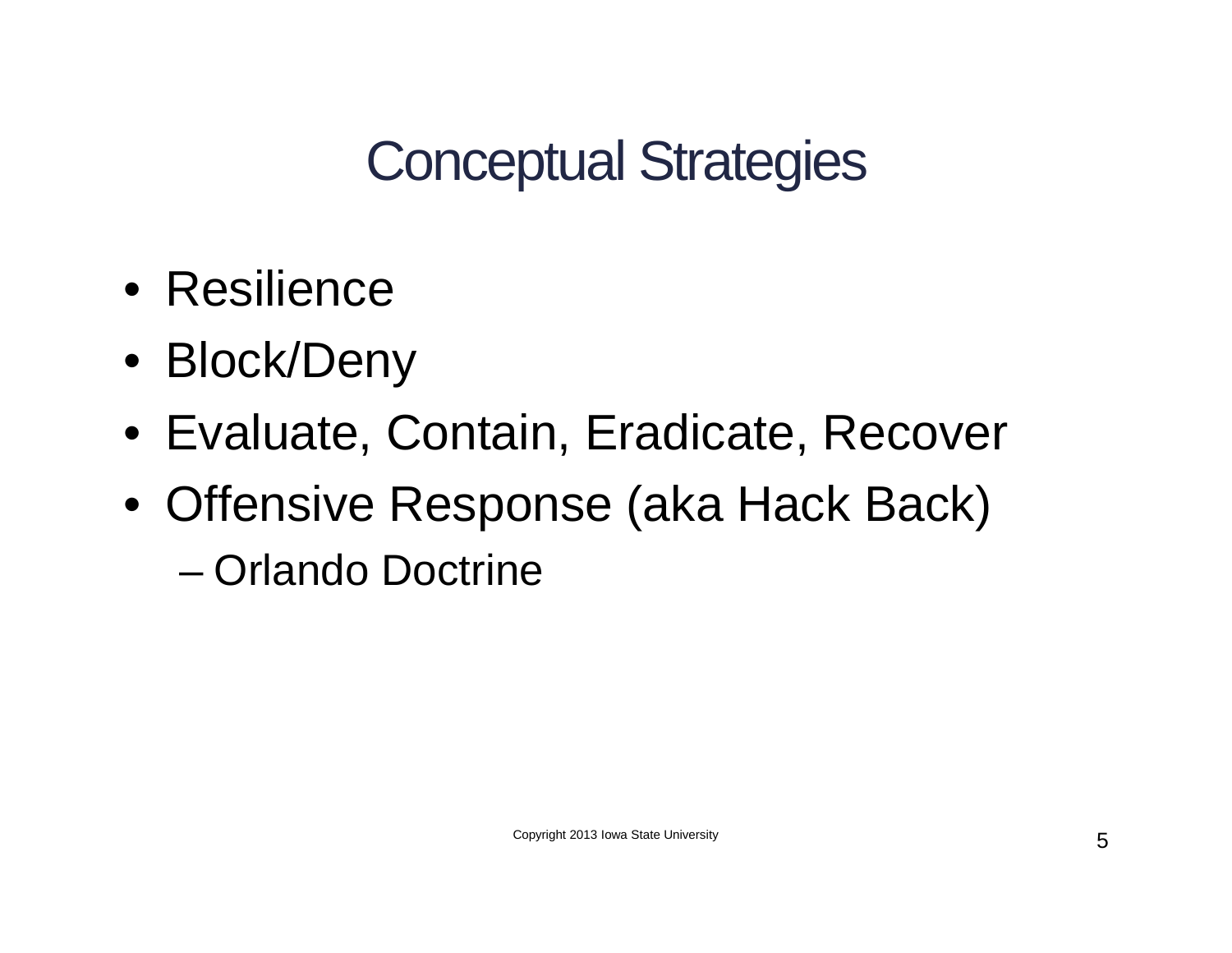- Two definitions
	- 1. An ability to spring back into shape
	- 2. An ability to recover quickly from adverse events
		- New American Oxford Dictionary 3<sup>rd</sup> Edition, Oxford University Press
- Automated recovery can help with springing back into "shape"
- Prompt intervention can result in resilience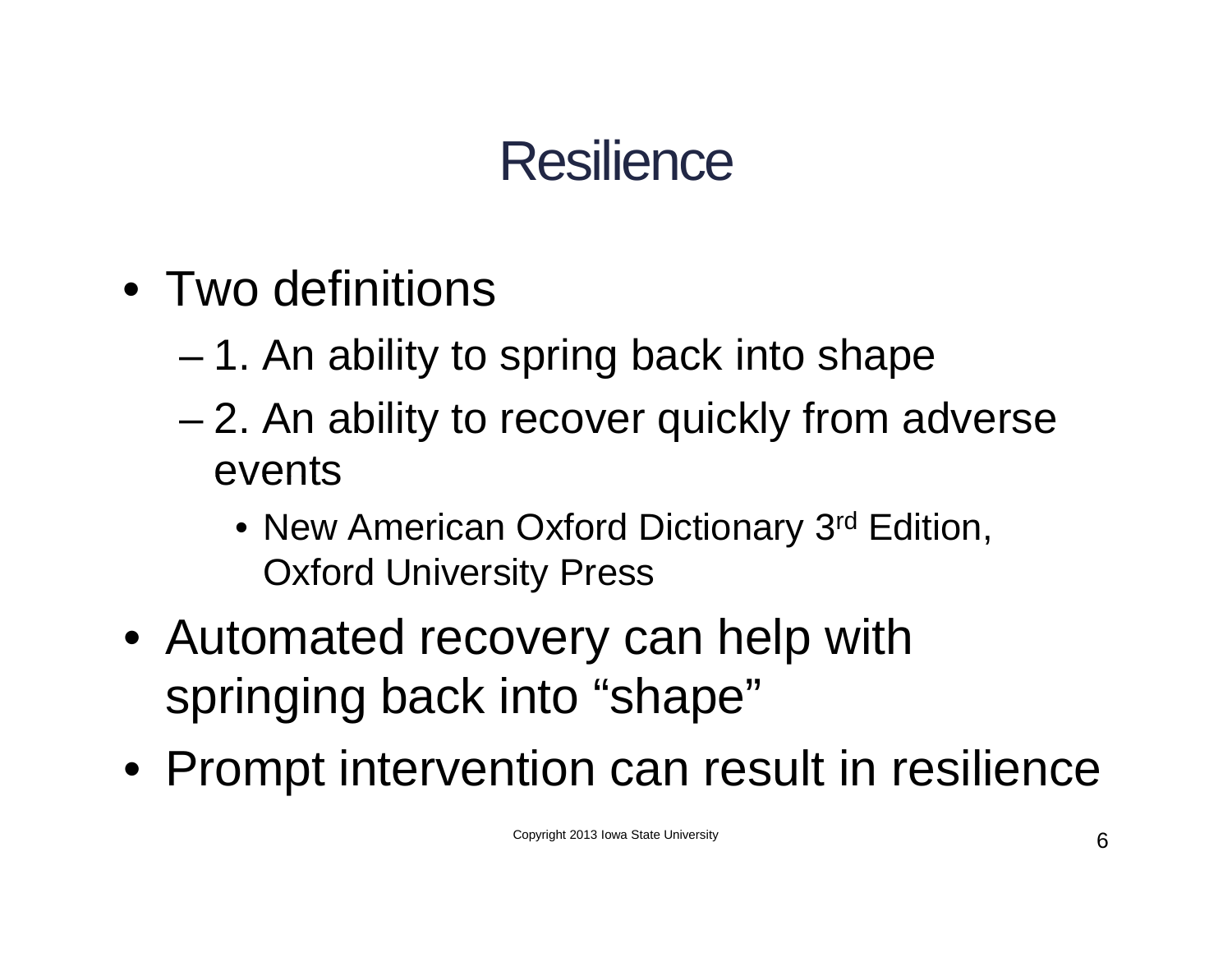- Redundancy can help with automated recovery
	- Hardware solutions
		- Multiple power supplies
		- Error Correcting Code (ECC) memory
		- RAID (Redundant Array of Inexpensive Disks)
		- Multiple network cards
		- Multiple network paths
		- Server clustering
		- Dynamic capacity provisioning
		- Distributed services architecture
		- Multiple points of Internet presence or data centers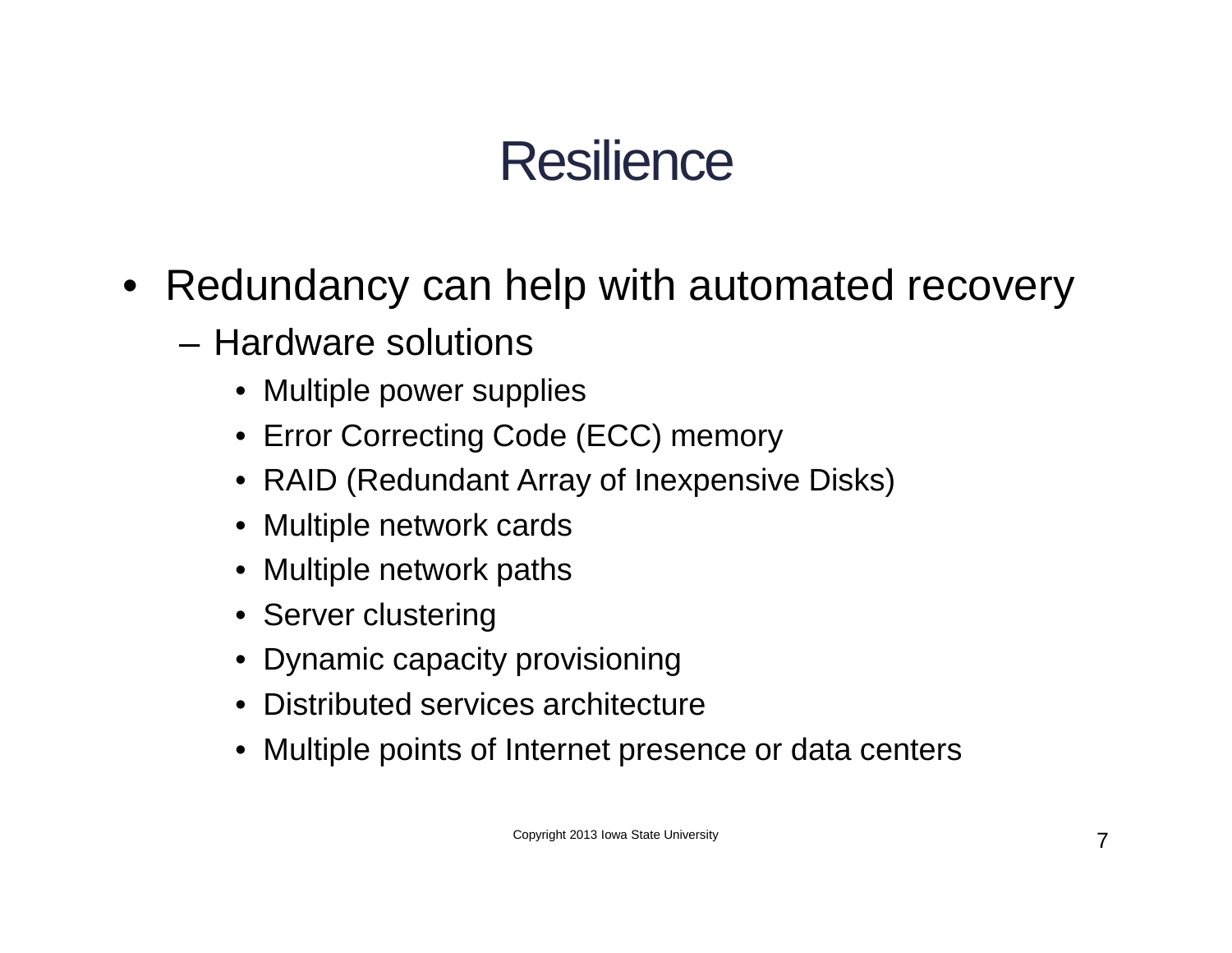- Controls architecture
	- Defense in Depth
	- Effective prevention
		- E.g. Antivirus detects and cleans malware
		- E.g. Patches that remediate relevant vulnerabilities
	- Automated-controls policy adjustment
		- Tricky, are policy adjustments appropriate?
- Second definition quick recovery
	- Implies impact of incident not prevented
	- However, impact was minimized by swift response and fault tolerance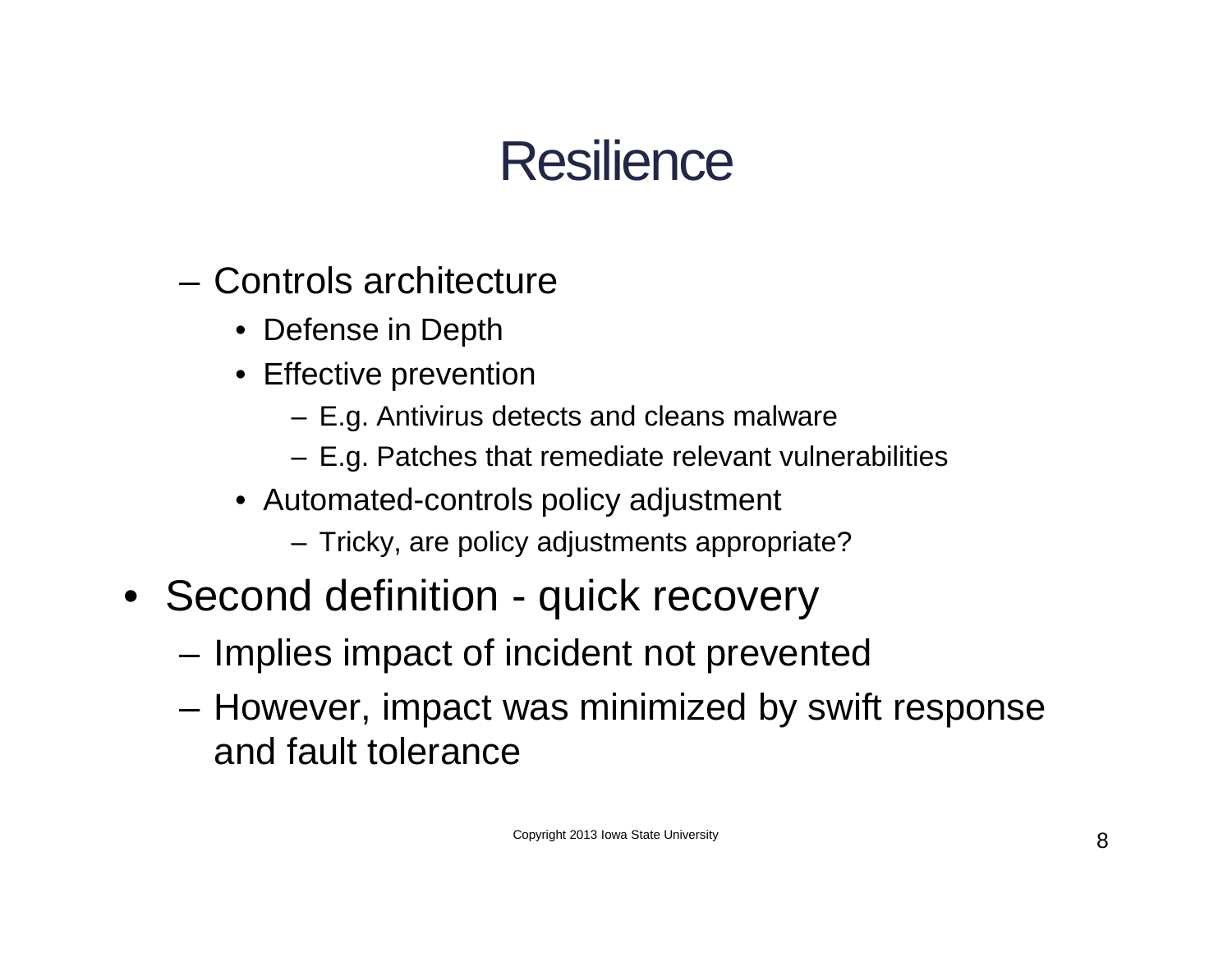- Risk management strongly influences resilience
	- Spending and labor investments will be prioritized based on risk
- Often resilience is introduced by increasing complexity
	- Complexity results in more opportunities for operational and security failure if the "solution" is not designed, implemented and managed properly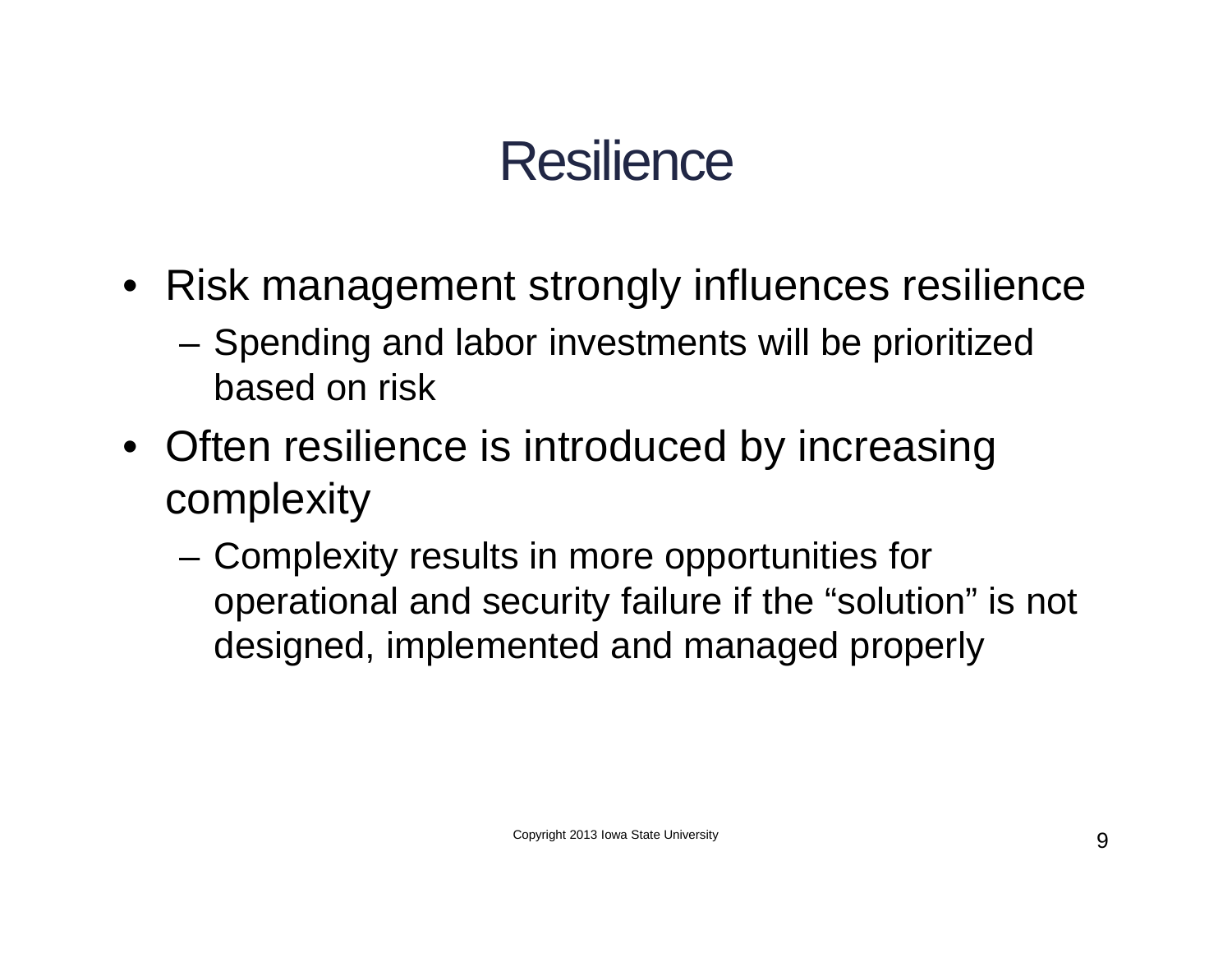# Block/Deny

- Strategy: Limit further exposure
	- By denying selected sessions/sources further access
		- Changing network access control policy
		- Changing identity and access management policy
	- Taking service offline
		- Removing host from network
		- Stopping specific services
		- Rebuilding host without regard to establishing an alternate platform to host the services being disabled.

Copyright 2013 Iowa State University **10**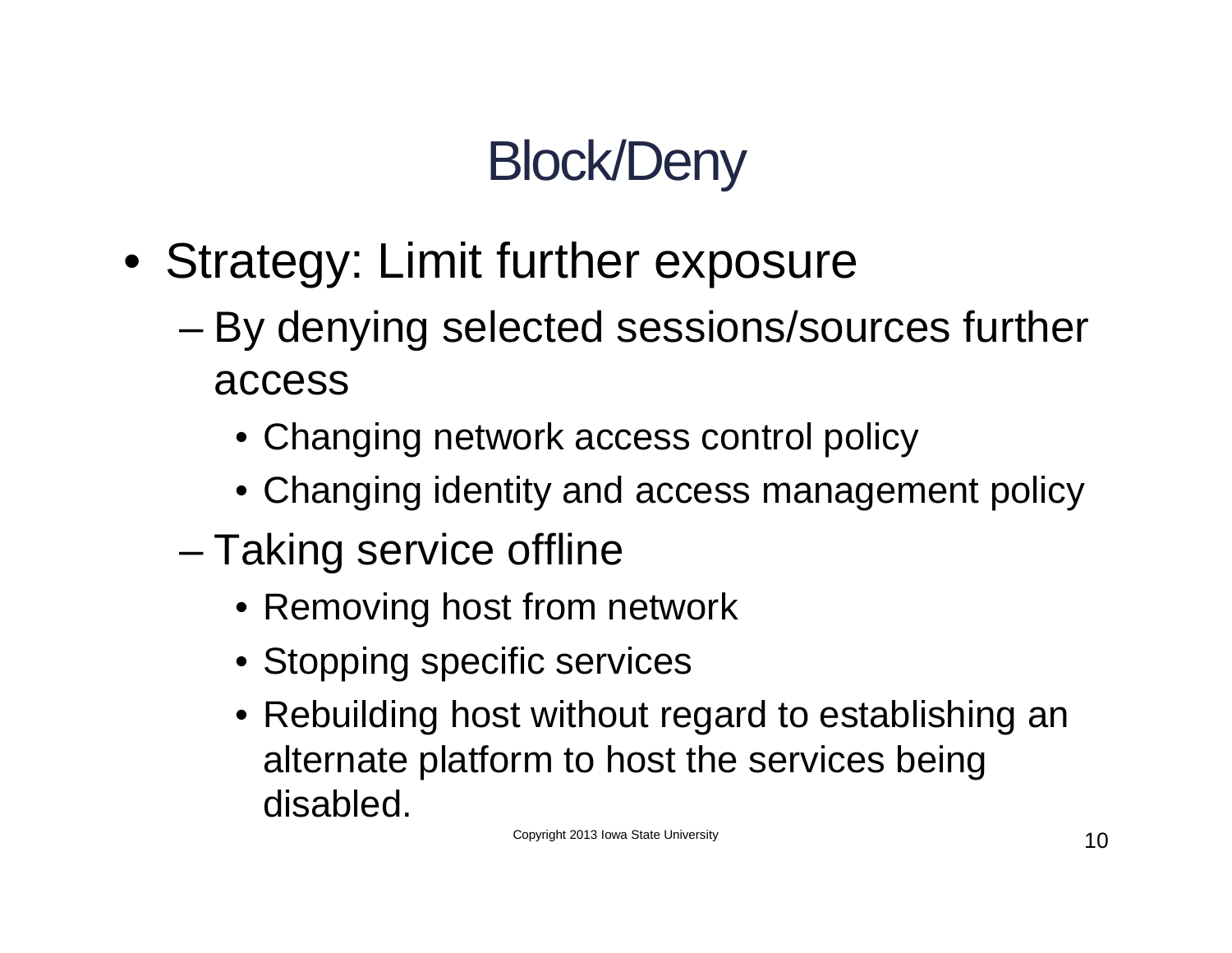- Preventative and automated resilience have failed or are not relevant
- Strict blocking is not acceptable
- We need a more comprehensive strategy
	- Evaluate, Contain, Eradicate, Recover is a framework
	- After identifying the incident's nature (Evaluate) a more specialized approach to executing Contain, Eradicate and Recover can be taken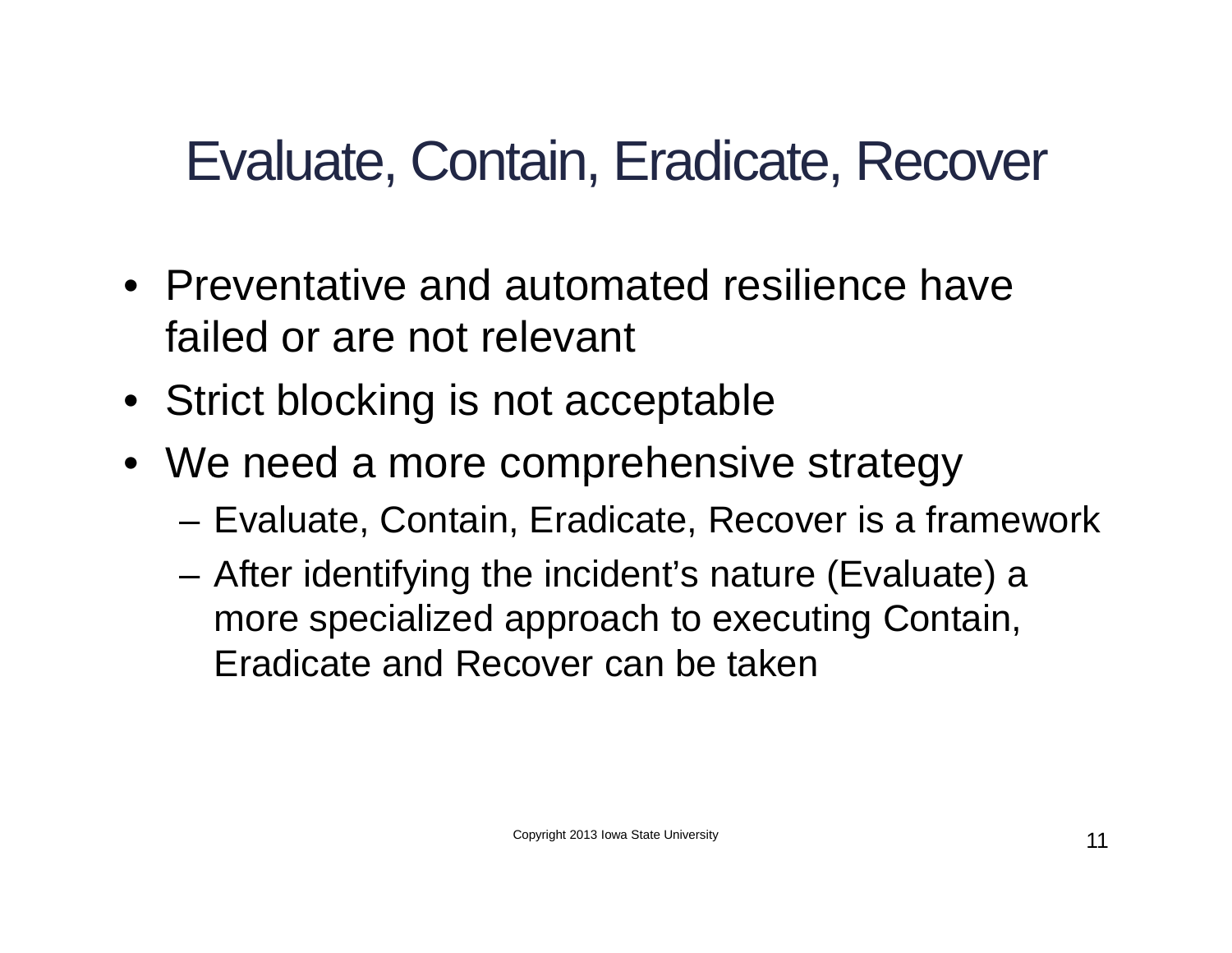#### • Evaluate

- Determine the scope
	- Symptoms or indicators help
	- Understanding the technical environment helps with knowing:
		- How are things related.
		- What relevant trust relationships exist.
		- What do things have in common.
- Investigate the likely root cause
	- Symptoms or indicators help with developing hypothesis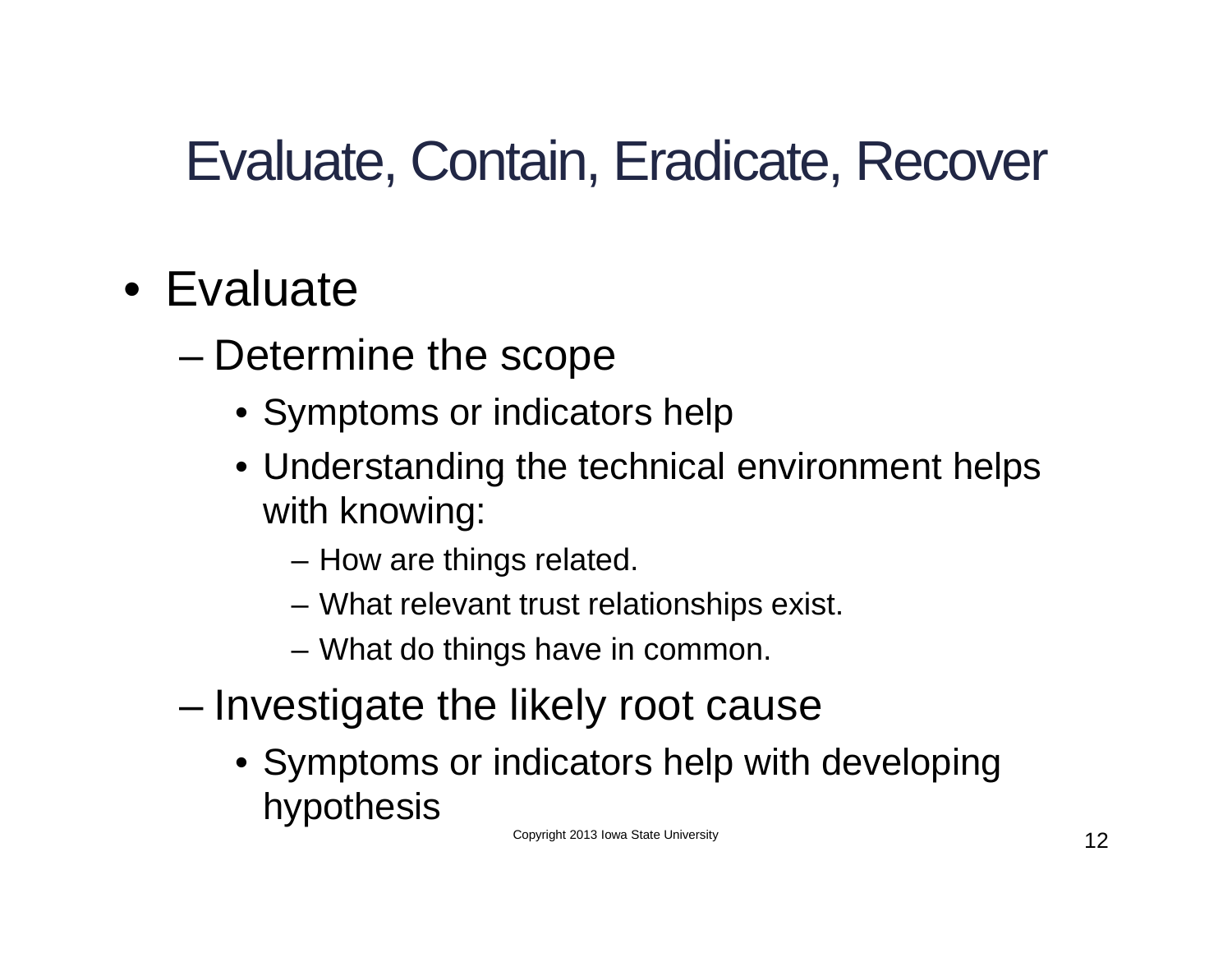#### • Evaluate

- Root cause can be thought as a combination of:
	- Vector of attack
	- Exploited vulnerabilities
	- Method of attack
	- Source of attack
		- Accurate attribution is not so important within response
			- » Data leading to attribution may need to be collected during response to avoid data loss and corruption
		- However, differentiating the source as an insider or outsider is important
			- » An insider is better able to compensate and continue to press the attack or back off and return.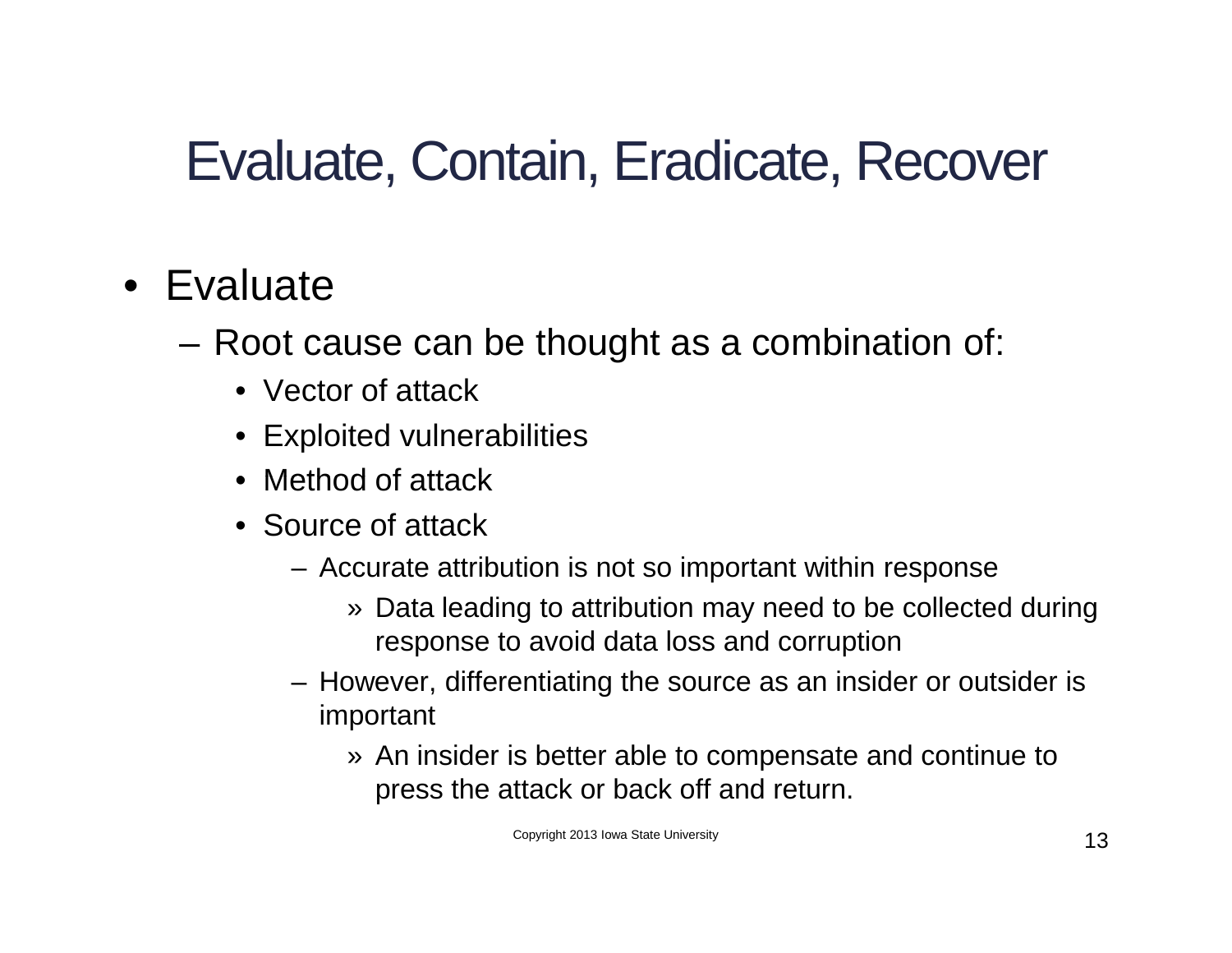#### • Contain

- Limit the attack from spreading
- Stop the attack from continuing
	- Some attacks are discovered after the attack has gone dormant or the attack has shifted into a stealthy phase.
- Patch unaffected systems before the attack reaches them
	- An attack conducted "live" may adapt to the change to the remaining attack surfaces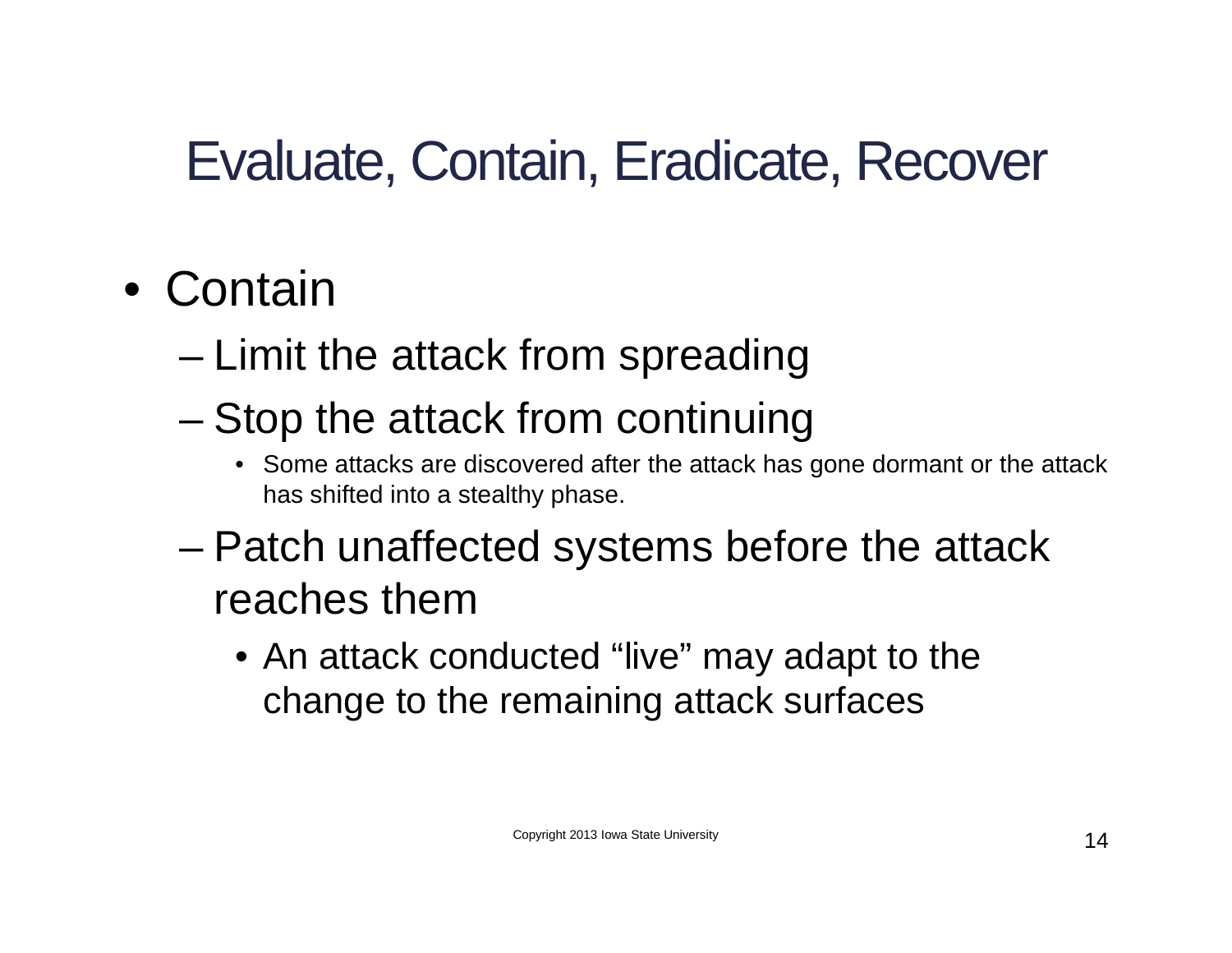- Eradicate
	- Remove malware and footholds (e.g. backdoors, rootkits)
	- Correct or patch relevant vulnerabilities on affected systems
- Recover
	- Restore affected systems to their normal operating state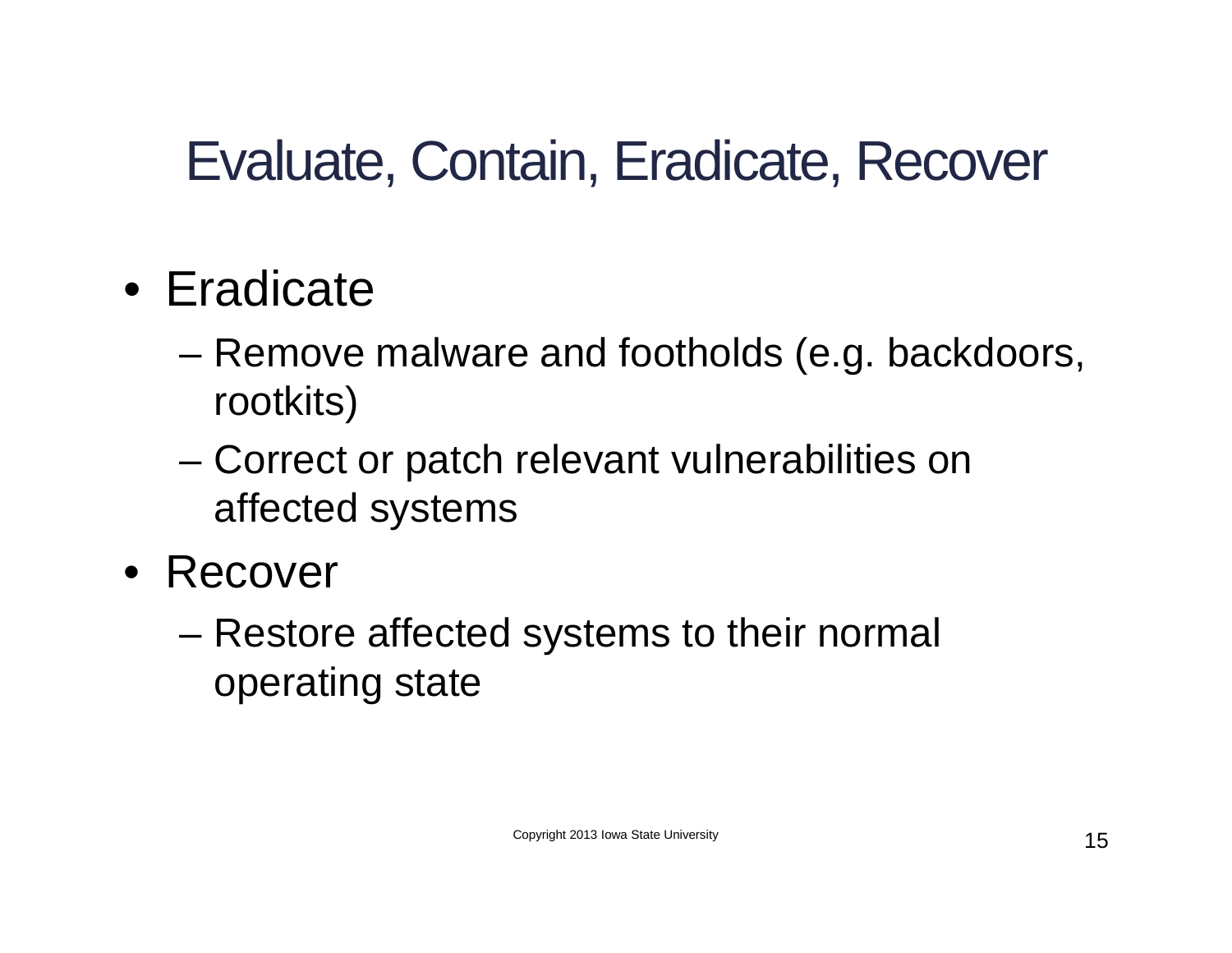- Unlisted but necessary steps
	- Communicate
		- Stakeholders need to know what is going on at all stages of the response
	- Reflect
		- Review the incident and response after the dust settles
			- Significant incidents should be documented in order to preserve institutional knowledge and promote sharing with parties outside of the response.
		- Learn from mistakes
	- Improve
		- Take corrective actions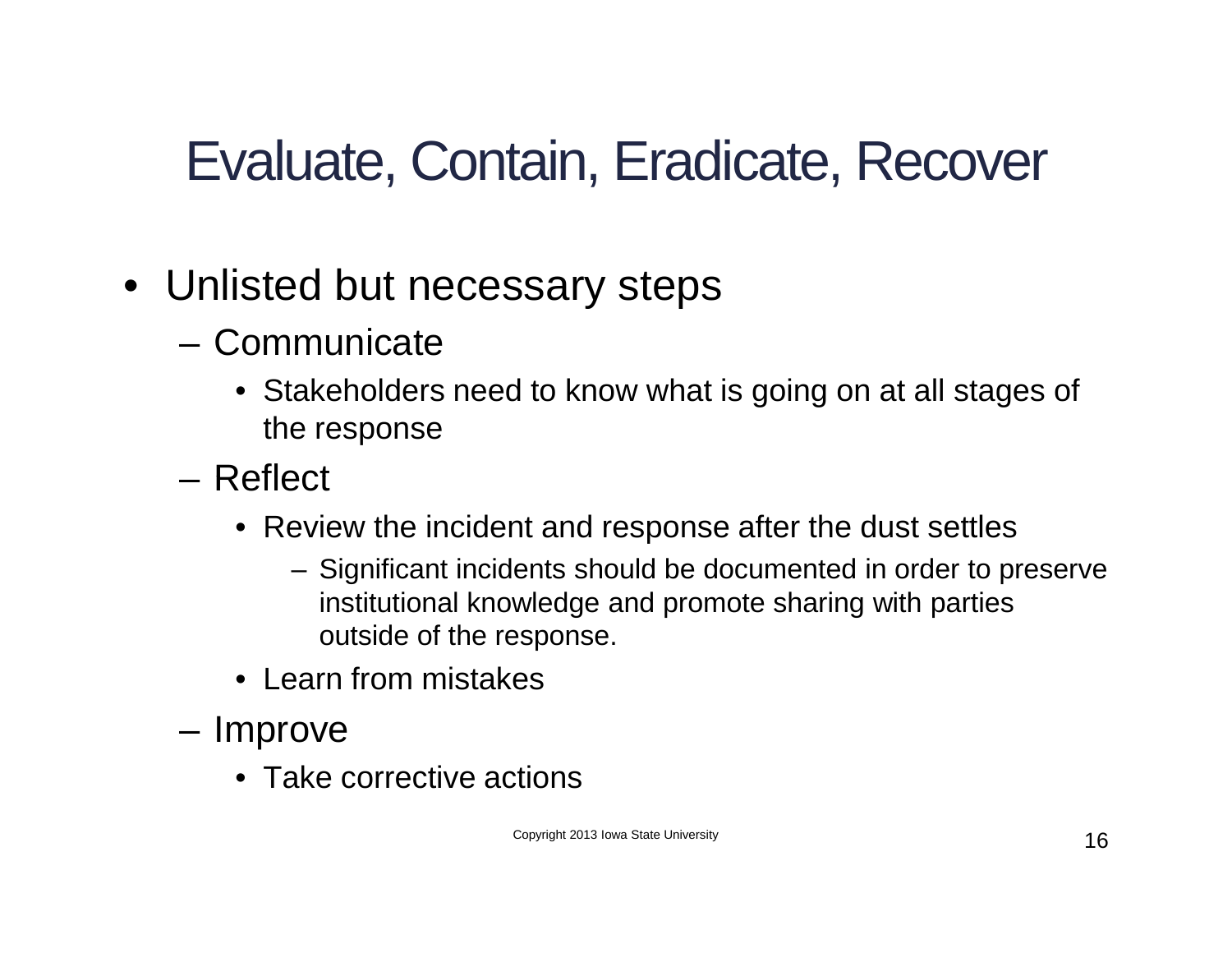#### Offensive Response

#### Network Use of Force Continuum



Copyright 2013 Iowa State University **17**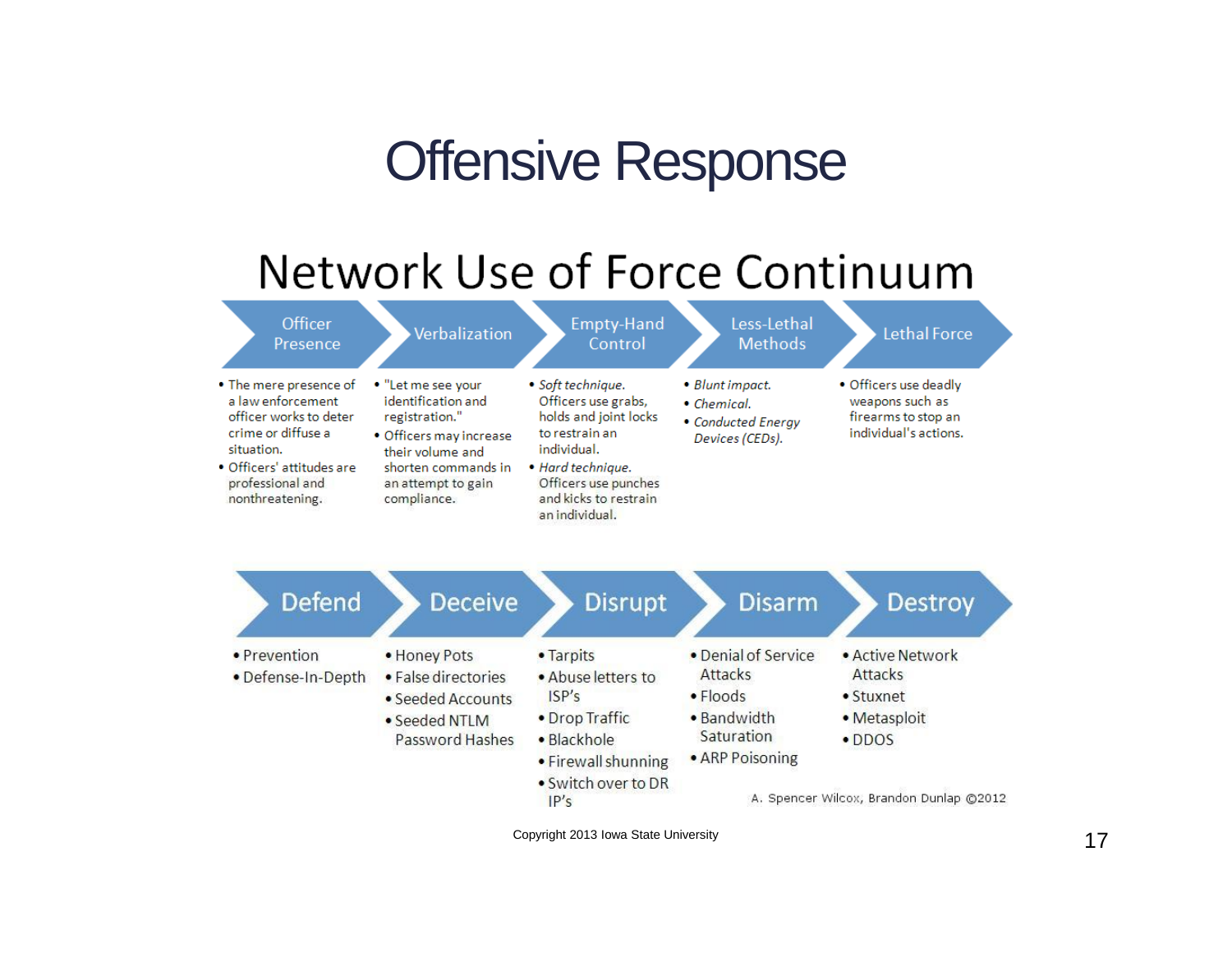- Risk management
	- Oriented towards the future
		- Time horizon ranges from months to years from today
	- Meant to manage costs resulting from potential adverse events
- Impact management
	- Oriented towards now and coming days
	- Meant to manage costs resulting from an actual adverse event
		- Costs need not be strictly quantified in currency (e.g. US \$)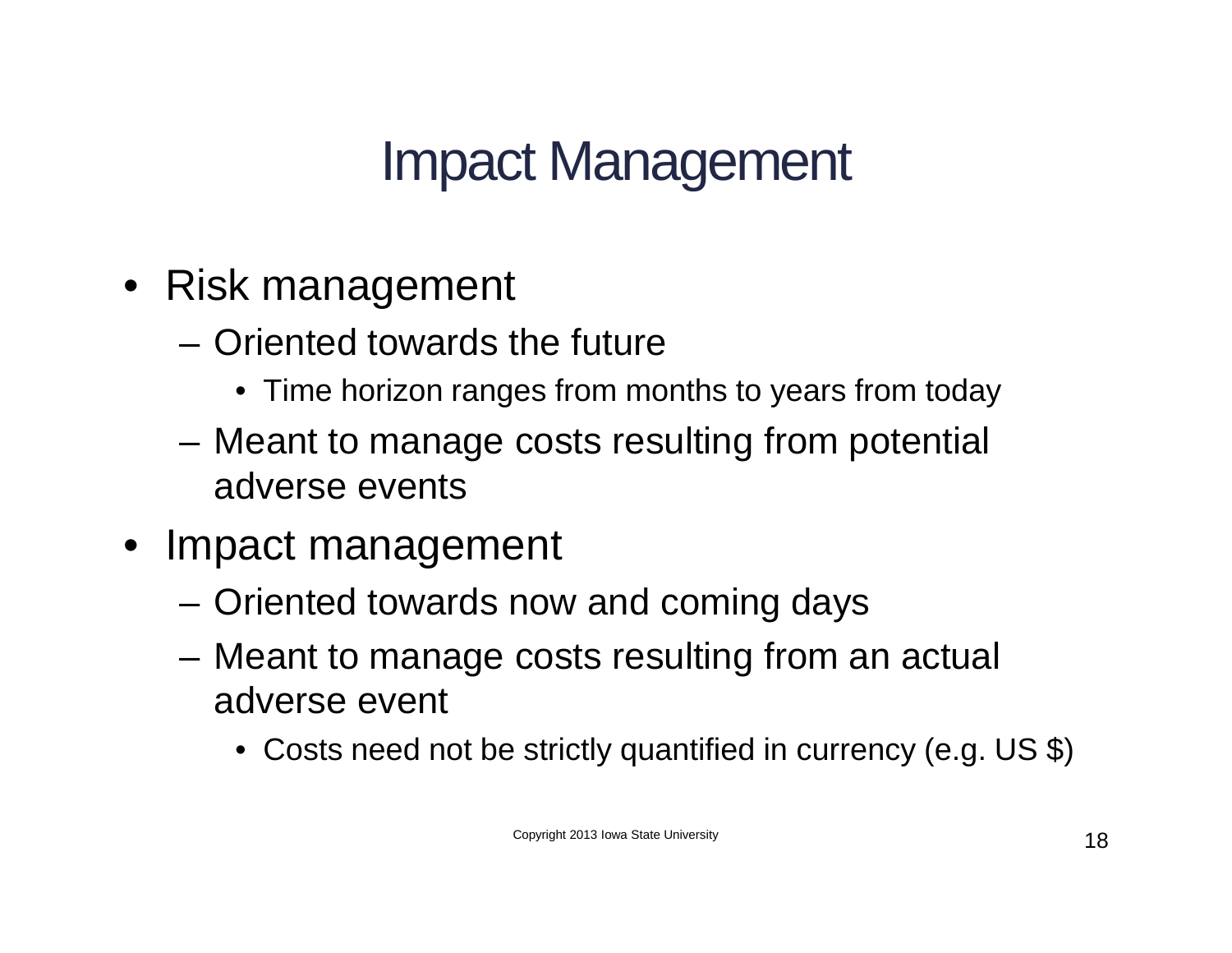- Impacts can be:
	- Productivity
	- Revenue
	- Reputation
	- Compliance or Regulatory violations
	- Security
	- Safety
	- Response labor and materials costs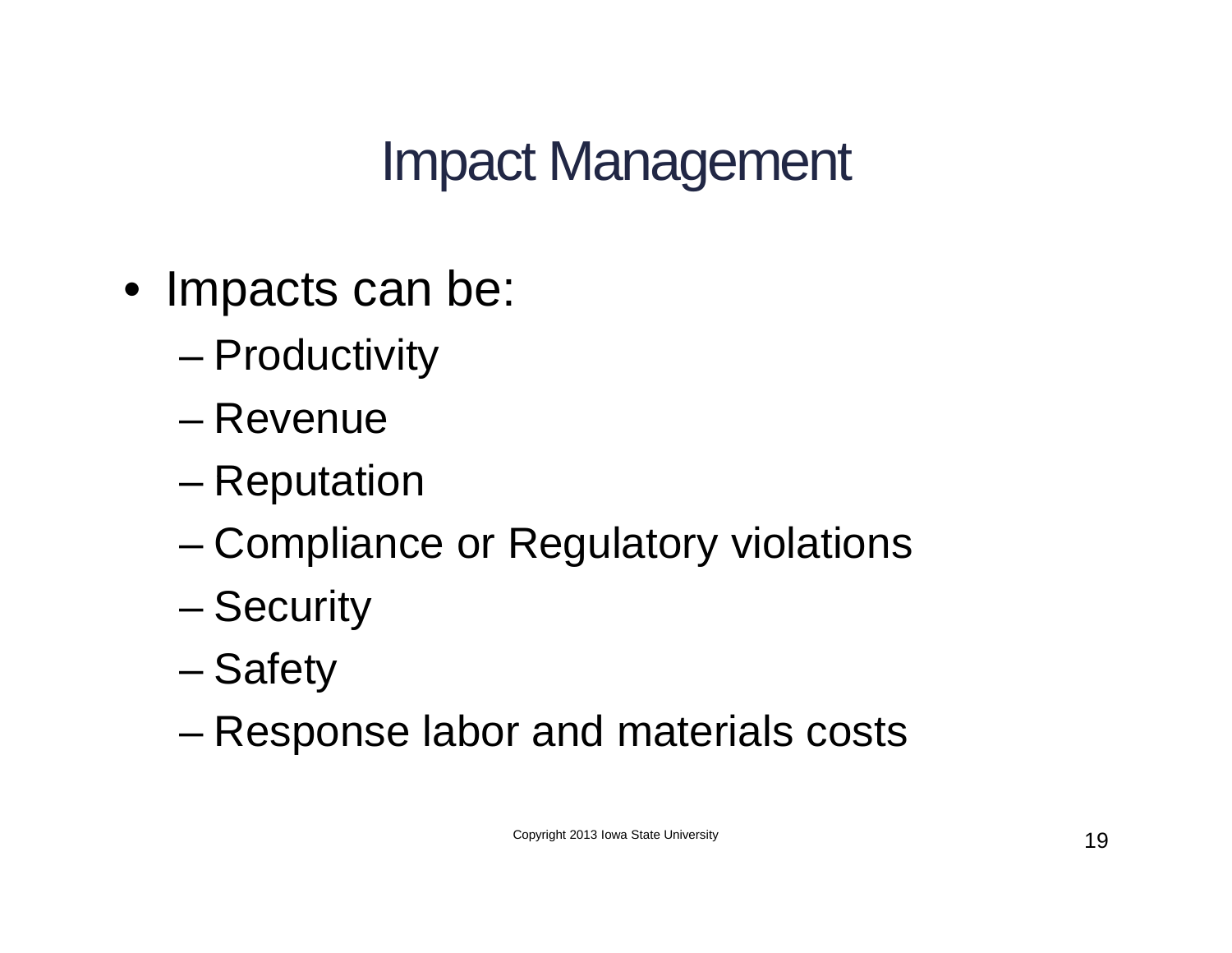- Technical responders need to be aware that minimizing an incident's impact:
	- May not be strictly technical
	- May prolong the incident's duration
	- May require allowing employees and customers to work on systems you are attempting to service
		- If a service must go offline, the outage is kept to absolute bare minimum
			- » Ideally, another service instance can service requests while the original is offline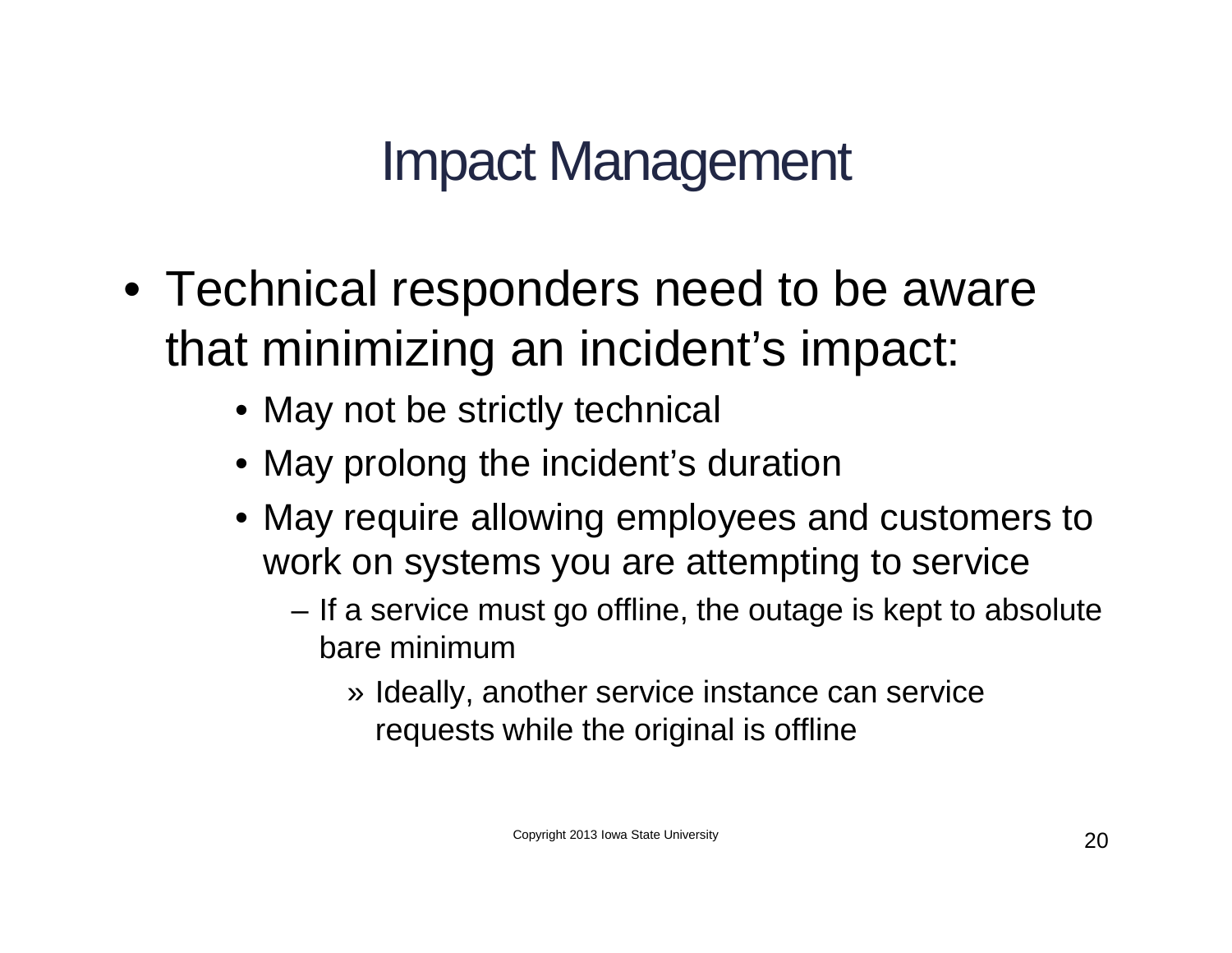- CDC
	- The exercise does not directly consider many real-world impacts
	- However, the scoring breakdown expresses cost by the way that points are allocated.
	- For the exercise, minimizing points loss is impact management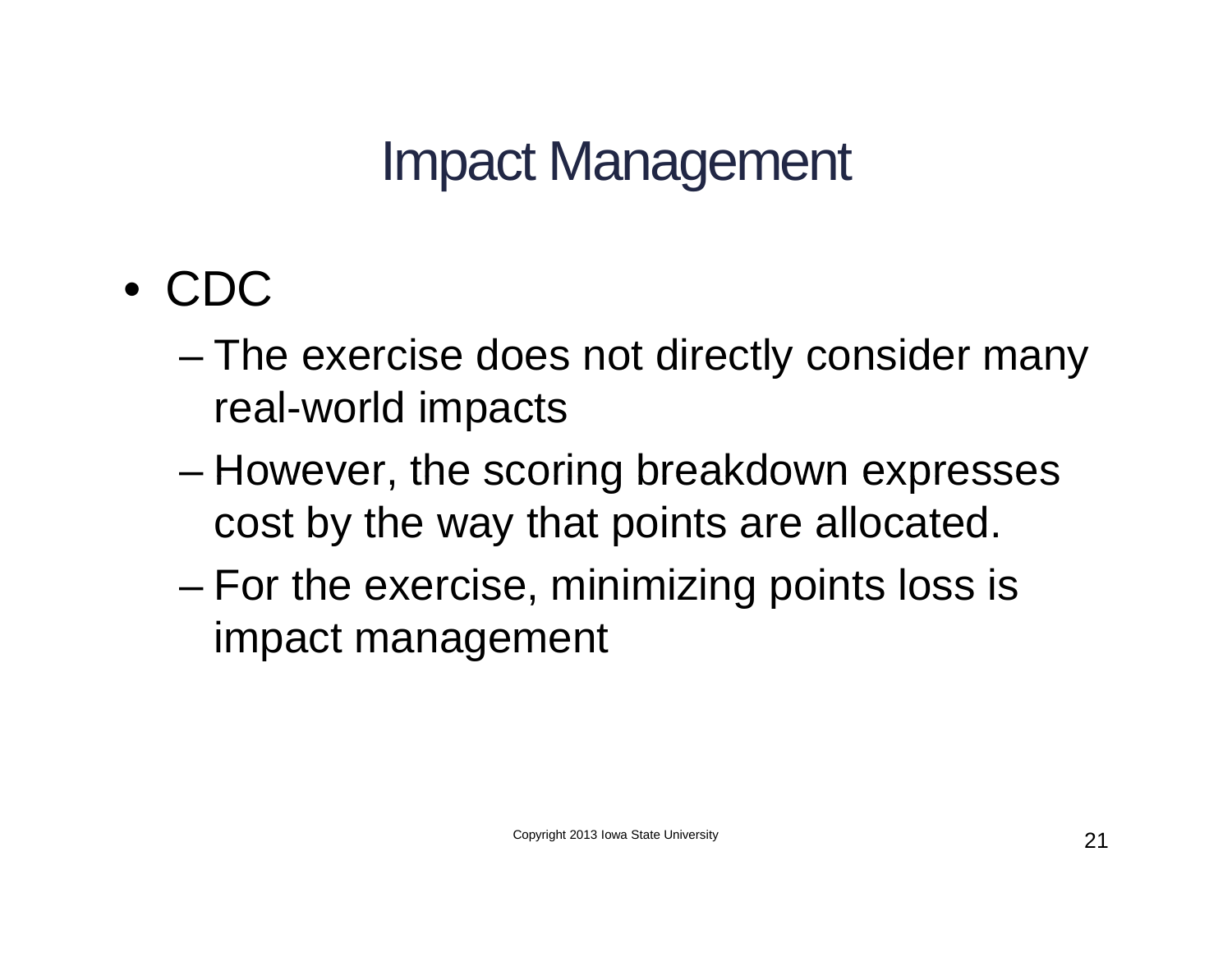- Strategic
	- Develop high-level plans for types of incidents
	- These plans incorporate the organization's priorities and policies
		- CDC: Rules and points allocation will influence priorities
	- If helpful, these plans provide an action framework
		- This framework can have gaps that get filled in when incident particulars are known
	- Actual incident response incident may not be strictly faithful to planning, but previous planning will likely help, because:
		- Priorities have been articulated
		- Vocabulary has been established
		- Environmental details and interrelationships have been considered
		- Tools and methods have been acquired and practiced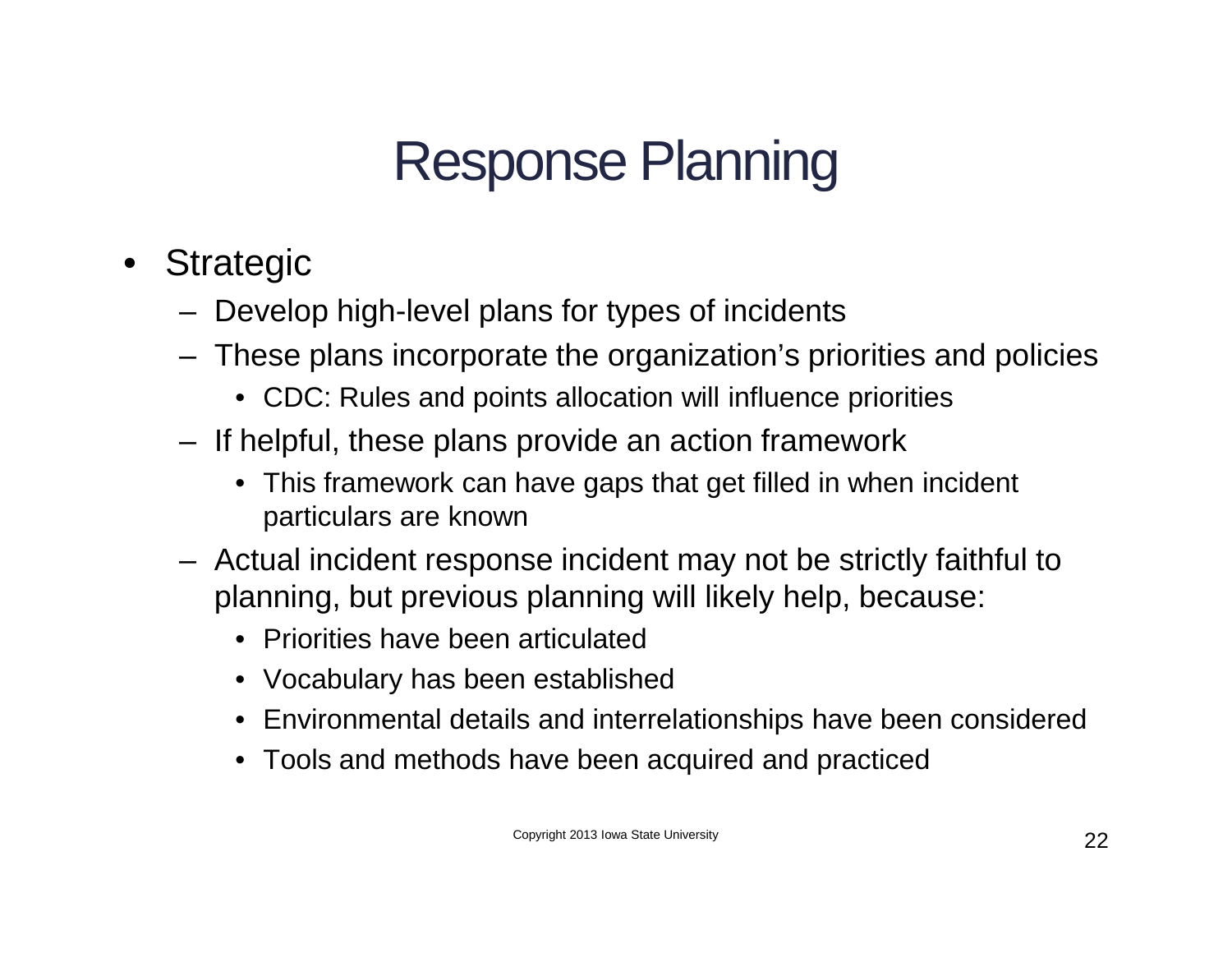- Tactical
	- An accurate identification of the incident will help with picking from your strategic plans
	- Let the incident's nature drive planning using your strategic plans as guidance
	- Be flexible, the incident may not be what you initially thought it was or it may adapt to you
		- This is especially true if your attacker is live
		- Multiple attackers may be working independently or cooperatively using complementary tools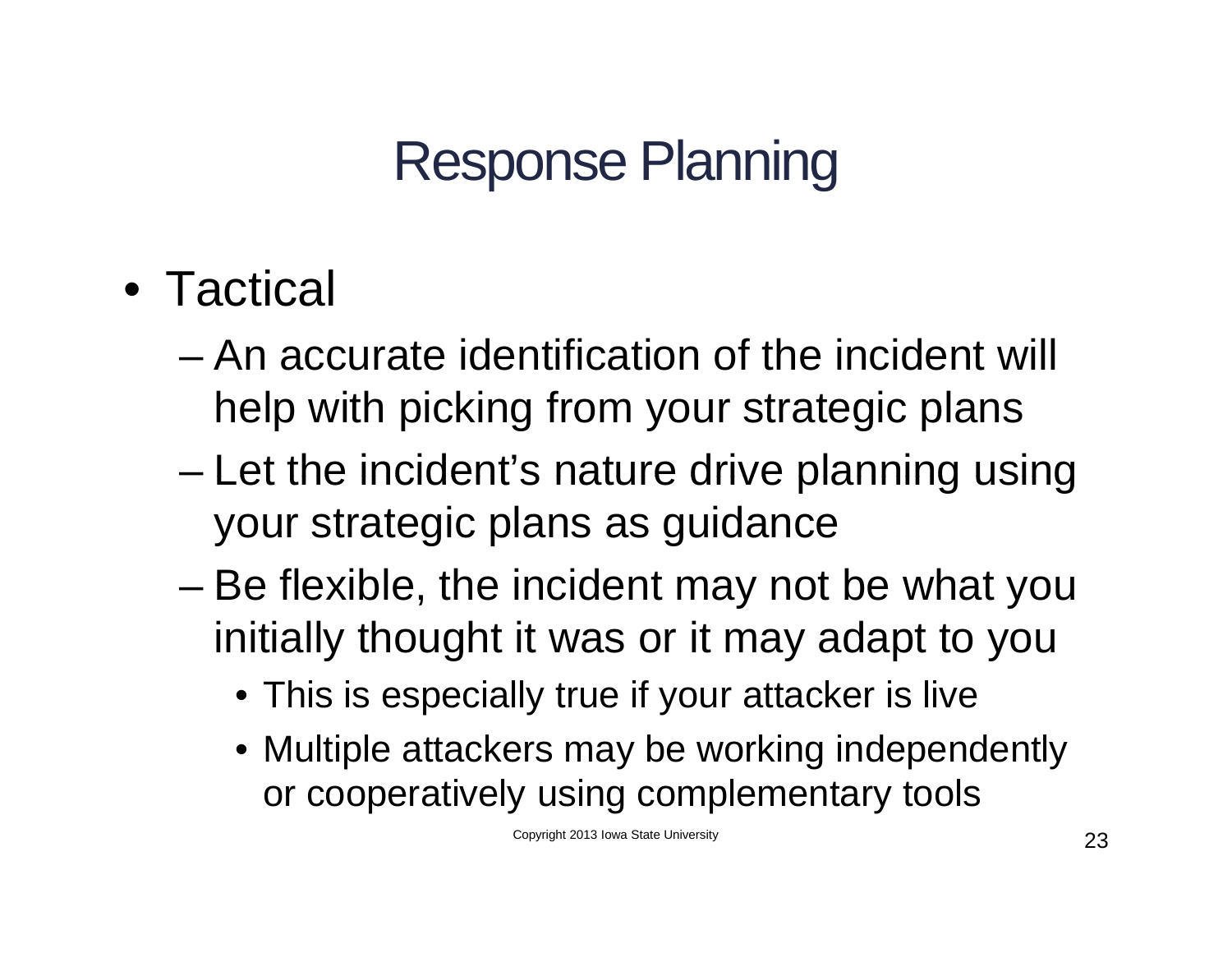- Tactical
	- Plan to communicate and do it
		- Avoid duplication of work
		- Avoid interfering with each other's efforts
		- Seek help from your teammates
		- Stick to the plan or coordinate closely with your team to change it
			- Plan can be goal oriented instead of action oriented if that helps
		- Consider letting a teammate "run point"
			- Focus required to achieve one objective hinders big picture thinking
		- CDC points are assigned for communication beyond the team